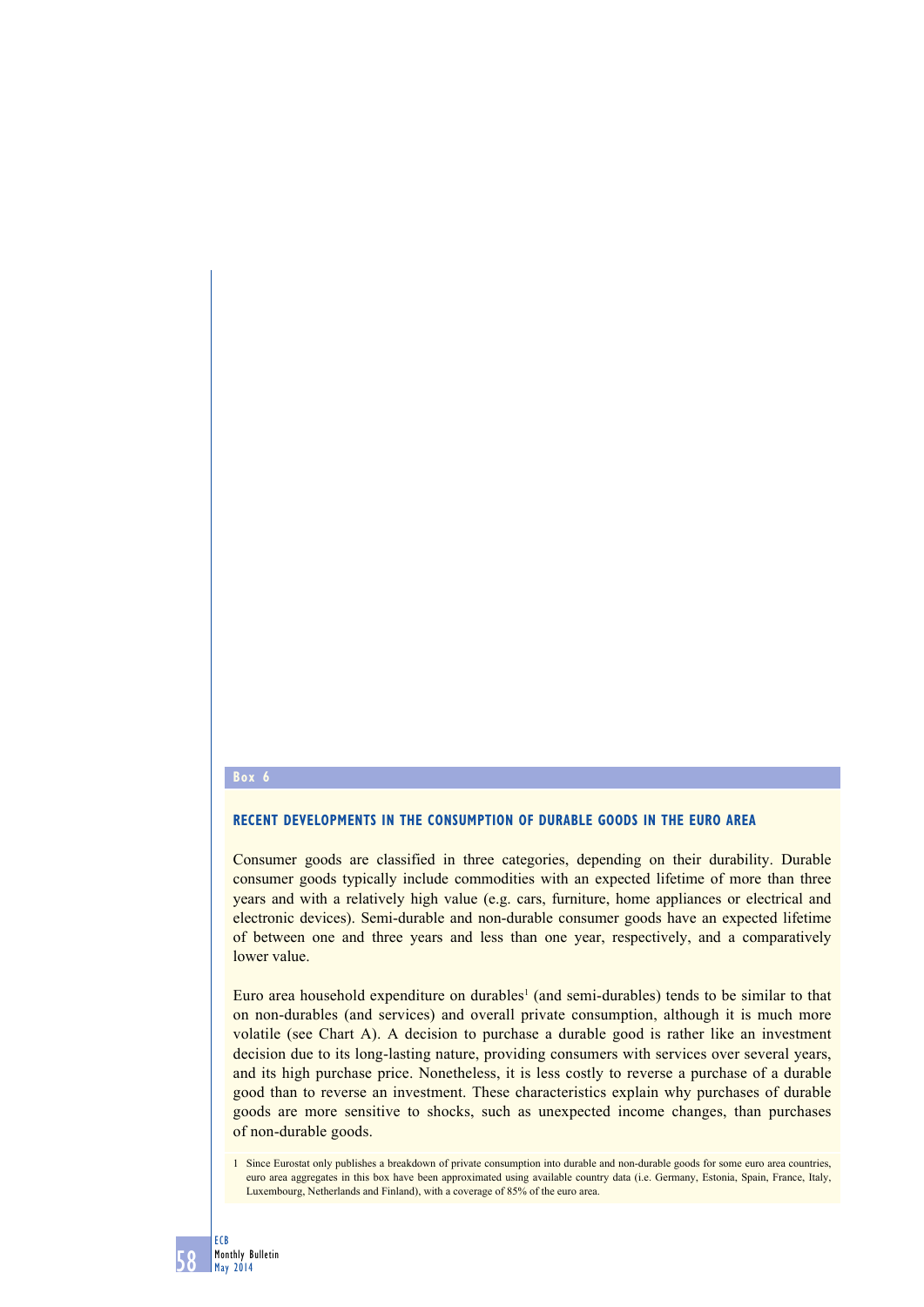# **Economic and monetary developments**

Output, demand and the labour market



# **Durables after the 2008 recession: higher volatility and divergence from overall consumption developments**

Consumption of durable goods in the euro area plummeted during the 2008 recession, recovered briefly in 2009 and fell again in 2010. In 2011 the consumption of durable goods rebounded briefly, but declined again in 2012 and most of 2013. Prior to the financial crisis, the strong growth in the consumption of durable goods was mainly due to purchases of durable goods other than cars (see Chart B). However, in 2009 car purchases became the main factor, principally because of car scrappage schemes in several countries which pushed up car sales. During the financial crisis the decline in the consumption of durable goods was initially led by cars, with a sharp fall towards the end of 2008, but purchases of other durable goods also dropped. However, the fiscal incentives to boost sales of new cars made it possible to reverse this downturn, while purchases of other durable goods continued to fall<sup>2</sup>. As soon as the incentives were exhausted or terminated, car purchases fell again in 2010, whereas overall private consumption and the consumption of other durable goods recovered strongly. Thereafter, concerns about debt sustainability in some euro area countries, rising unemployment, weak developments in real disposable income and household wealth as well as heightened uncertainty and low consumer confidence were the main factors behind the negative evolution of expenditure on durable goods in 2012 and most of 2013. In the last quarter of 2013, however, its annual growth turned positive for first time since September 2011. This outcome might nevertheless have been influenced by a spike in car purchases ahead of tax hikes in the Netherlands and France and the extension of the car scrappage scheme in Spain.

2 See also Box 2 "Household consumption of durable goods during the latest recession" in the July 2010 Monthly Bulletin.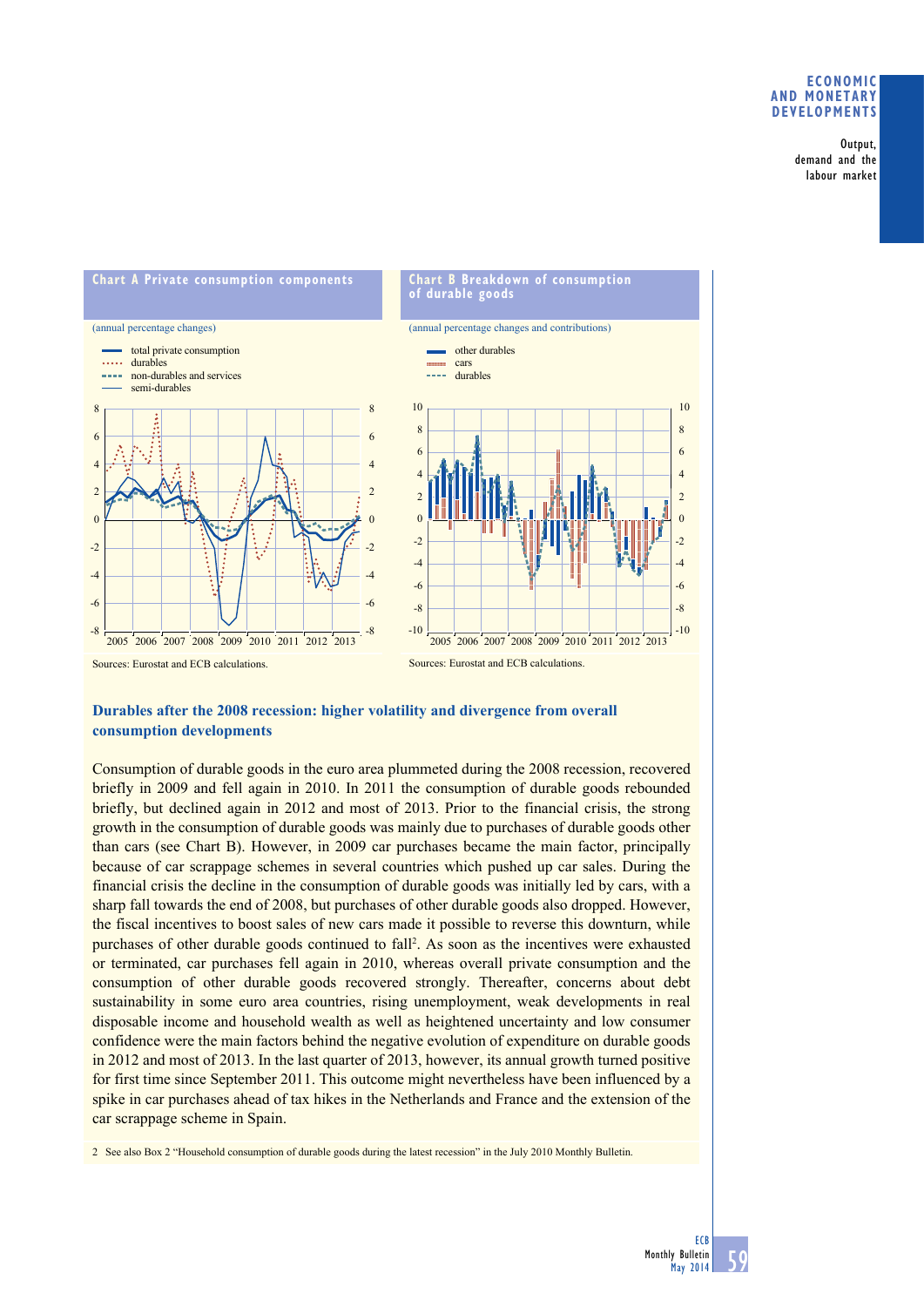# **Developments across countries and main determinants**

At the end of 2013 positive developments in spending on durables were observed in almost all euro area countries, even in stressed countries. This widespread improvement could be the first sign of a more lasting recovery, but the high volatility of expenditure on durable goods together with the distortions created by some fiscal measures merit careful consideration before drawing any conclusions.

The demand for durables partly depends on the relative prices of those goods and on the disposable income and wealth of households. In some cases, households need to take out loans to buy high-value durable goods. Therefore, financing conditions are also important determinants. As furniture and household appliances are classified as durable goods, the evolution of residential construction also affects demand for durables.

**chart c average annual growth of prices and real consumption of durables in relation to non-durables (between 2009 and 2013)**



Source: ECB calculations. Note: In the calculation, non-durables include semi-durables and services.

In recent years, prices of durables declined relative to those of non-durables in the four largest euro area countries and in the euro area as a whole, partly due to continued and rapid technological advances, particularly in electronic equipment (see Chart C). However, the relative real consumption of durables, as opposed to non-durables, semi-durables and services, differed across countries. In Spain and Italy, the relative consumption of durable goods decreased sharply, indicating that consumers were not benefiting from price reductions. The weak developments in real disposable income and housing wealth of households, the deleveraging process and more restricted access to financing led to households in these two countries spending significantly less disposable income on durable goods<sup>3</sup>. In Germany and, to a lesser extent, France, the relative consumption of durables increased on average, supported by the positive evolution of disposable incomes and favourable relative prices.

### **Outlook for the consumption of durable goods**

The European Commission's consumer survey provides information about households' intentions with regard to major purchases in the next 12 months. The survey historically had good leading indicator properties for future purchases of durables. This indicator is currently still far below its long-term average, despite the reported strong increases in consumer confidence. It has remained at low levels since 2009 (see Chart D), suggesting a prolonged period of weakness in the consumption of durables ahead. The survey also includes a question on current intentions with regard to major purchases in view of the general economic situation. In the past, the indicators for current and future intentions of major purchases displayed similar paths, but since the financial crisis they have

3 According to estimates of the Banco de España (Economic Bulletin, September 2013), the sensitivity of durables consumption to income has increased significantly since 2008.